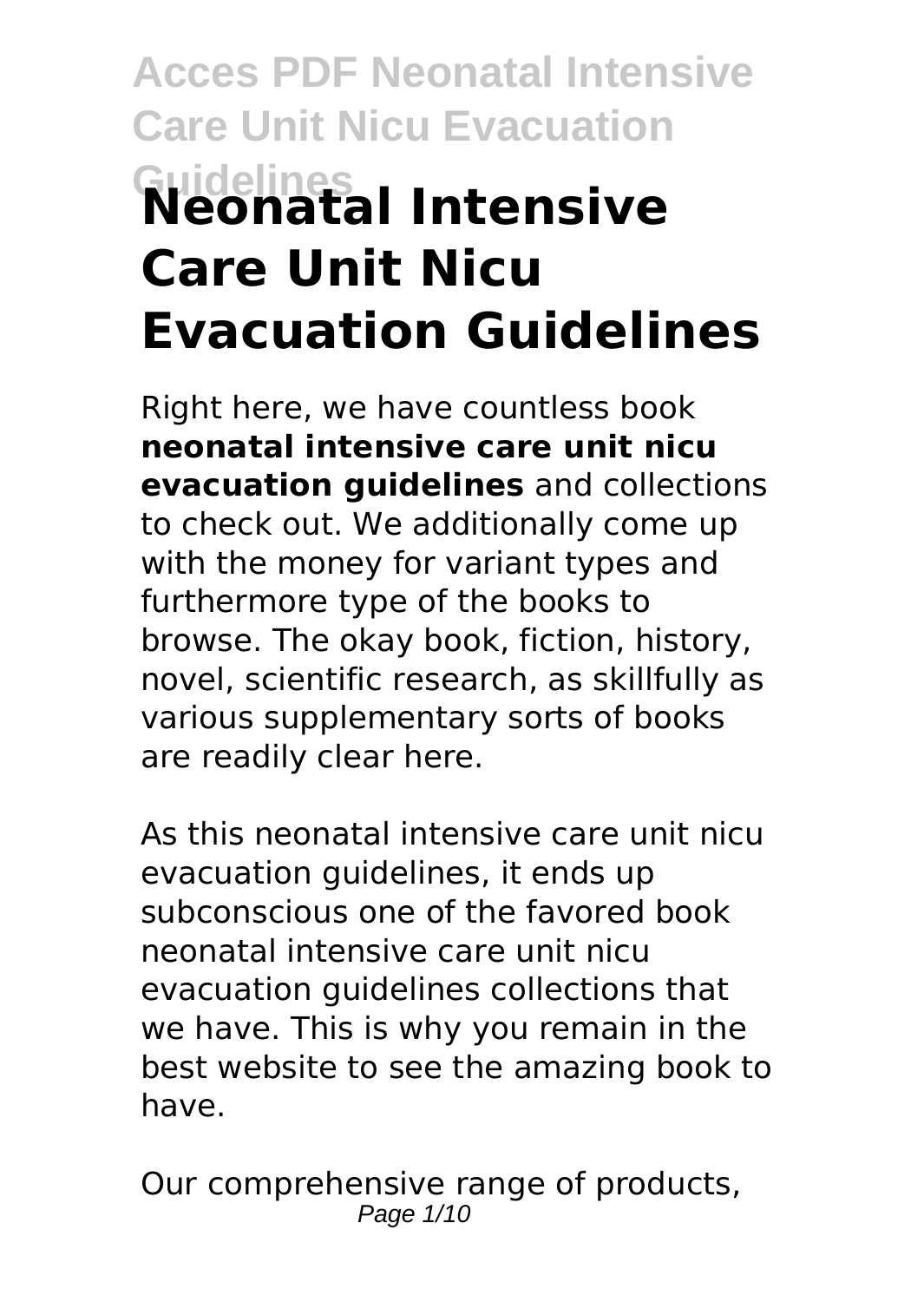**Acces PDF Neonatal Intensive Care Unit Nicu Evacuation Guidelines** services, and resources includes books supplied from more than 15,000 U.S., Canadian, and U.K. publishers and more.

#### **Neonatal Intensive Care Unit Nicu**

For states and hospitals who use this classification, a level 4 NICU is an intensive care unit that can care for babies as young as 22 to 24 weeks gestational age. The term " micropreemies " is used to describe babies born between 22 and 26 weeks of gestation or smaller than 1 pound 13 ounces.

#### **Neonatal Care and NICU Levels - Verywell Family**

neonatal intensive care unit (NICU) patients. This document is one section of the full Guideline for Infection Prevention and Control in Neonatal Intensive Care Unit Patients. This guideline will be published in a segmental manner as sections are completed. This section does not provide a comprehensive set of infection control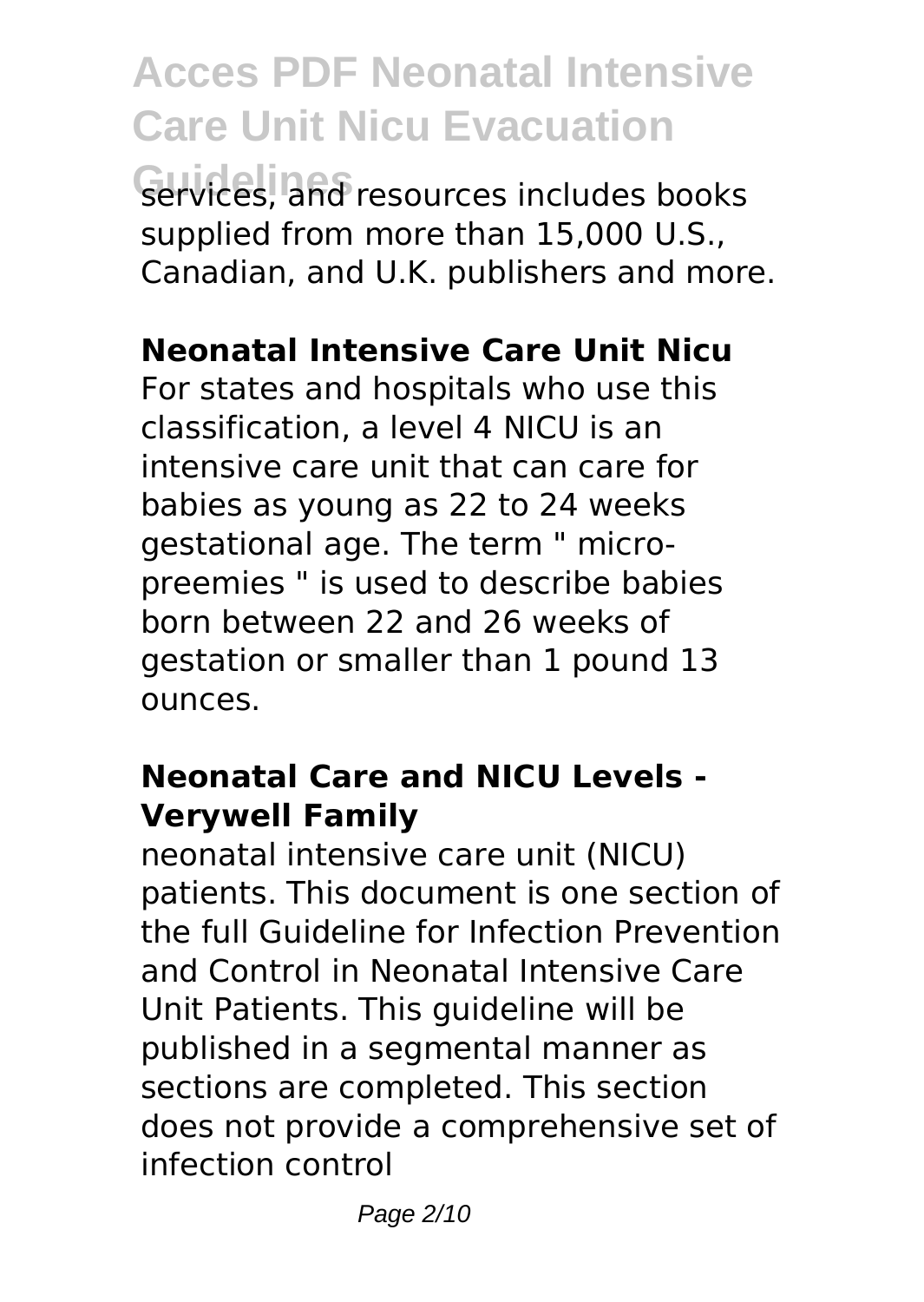#### **Guideline for Prevention of Infections in Neonatal ...**

Introduction. More than 400000 American families undergo to have premature neonates annually. The statistics in Iran showed that 6.5% of neonates were low birth weight among which, 75% were premature and needed to be hospitalized in Neonatal Intensive Care Unit (NICU). 1 This experience threatens not only neonates' health, but also family members' health and brings a vast array of problems.

#### **Family-Centered Care in Neonatal Intensive Care Unit: A ...**

Neonatal Intensive Care Units (NICU). 3. The Guidelines are applicable to Level 2 and Level 3 neonatal care. Level 2 and Level 3 neonatal care refer to neonates requiring special and intensive care respectively. Level 1 neonatal care which is defined as normal general neonatal care, is excluded from these guidelines. The definitions for Level 1,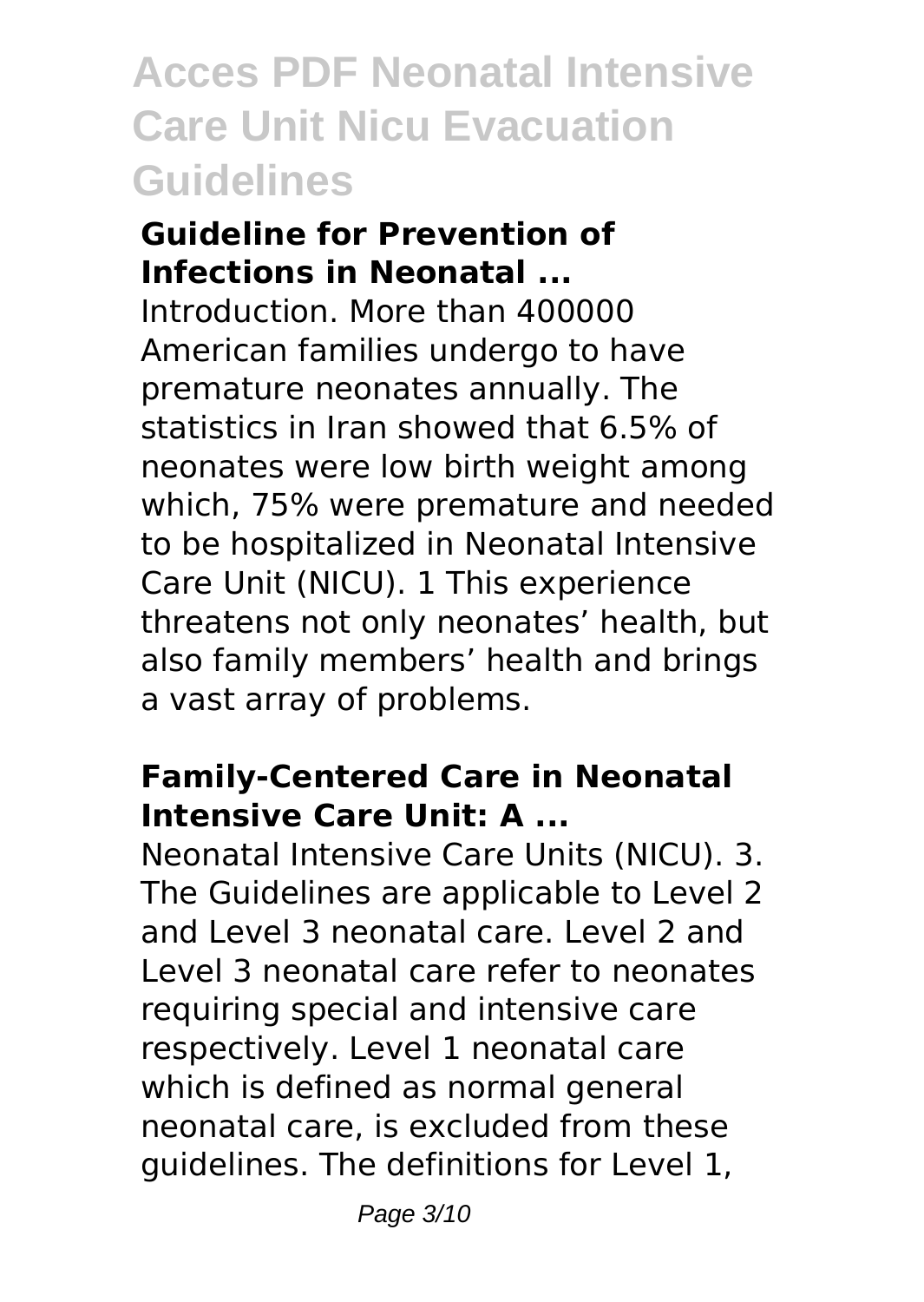#### **GUIDELINES FOR HOSPITALS WITH NEONATAL INTENSIVE CARE UNIT**

An intensive care unit (ICU), also known as an intensive therapy unit or intensive treatment unit (ITU) or critical care unit (CCU), is a special department of a hospital or health care facility that provides intensive care medicine.. Intensive care units cater to patients with severe or life-threatening illnesses and injuries, which require constant care, close supervision from life support ...

#### **Intensive care unit - Wikipedia**

A pediatric intensive care unit (also paediatric), usually abbreviated to PICU  $($  $/$   $\cdot$   $p$   $\in$   $k$   $\in$   $u$ :  $/$ ), is an area within a hospital specializing in the care of critically ill infants, children, teenagers, and young adults aged 0-21. A PICU is typically directed by one or more pediatric intensivists or PICU consultants and staffed by doctors, nurses, and respiratory therapists who are specially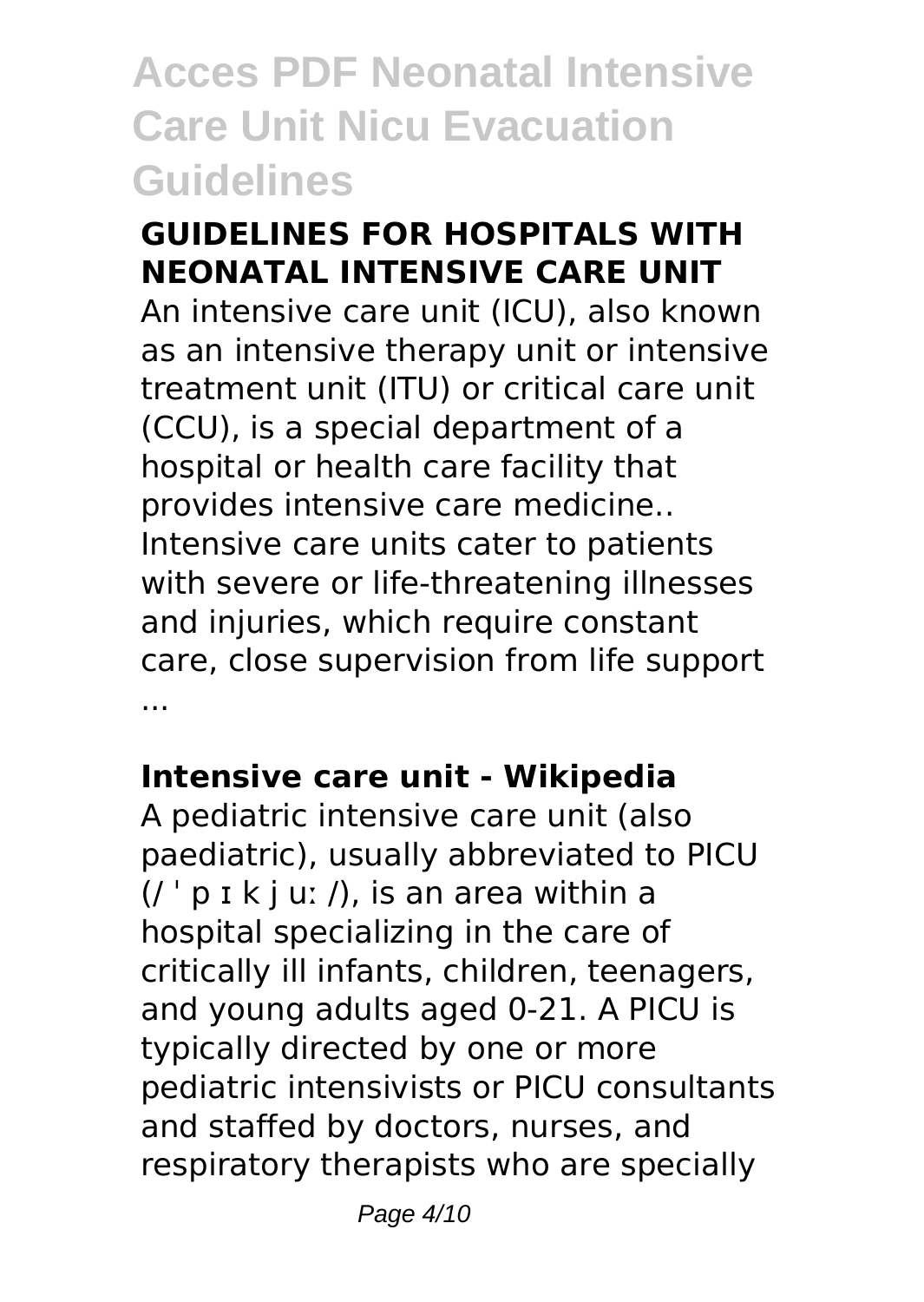#### **Pediatric intensive care unit - Wikipedia**

Each year, more than 3,000 babies receive the highest level of care in Newborn Intensive and Special Care Units at Nationwide Children's Hospital. With more than 260 beds throughout our network, we are America's largest neonatal center.

#### **Neonatology - Nationwide Children's Hospital**

The availability of neonatal intensive care has improved the outcomes of highrisk infants born either preterm or with serious medical or surgical conditions. 2, – 4 Many of these improvements can be attributed to the concept and implementation of regionalized systems of perinatal care, broadly articulated in the 1976 March of Dimes report "Toward Improving the Outcome of Pregnancy ...

#### **Levels of Neonatal Care - American**

Page 5/10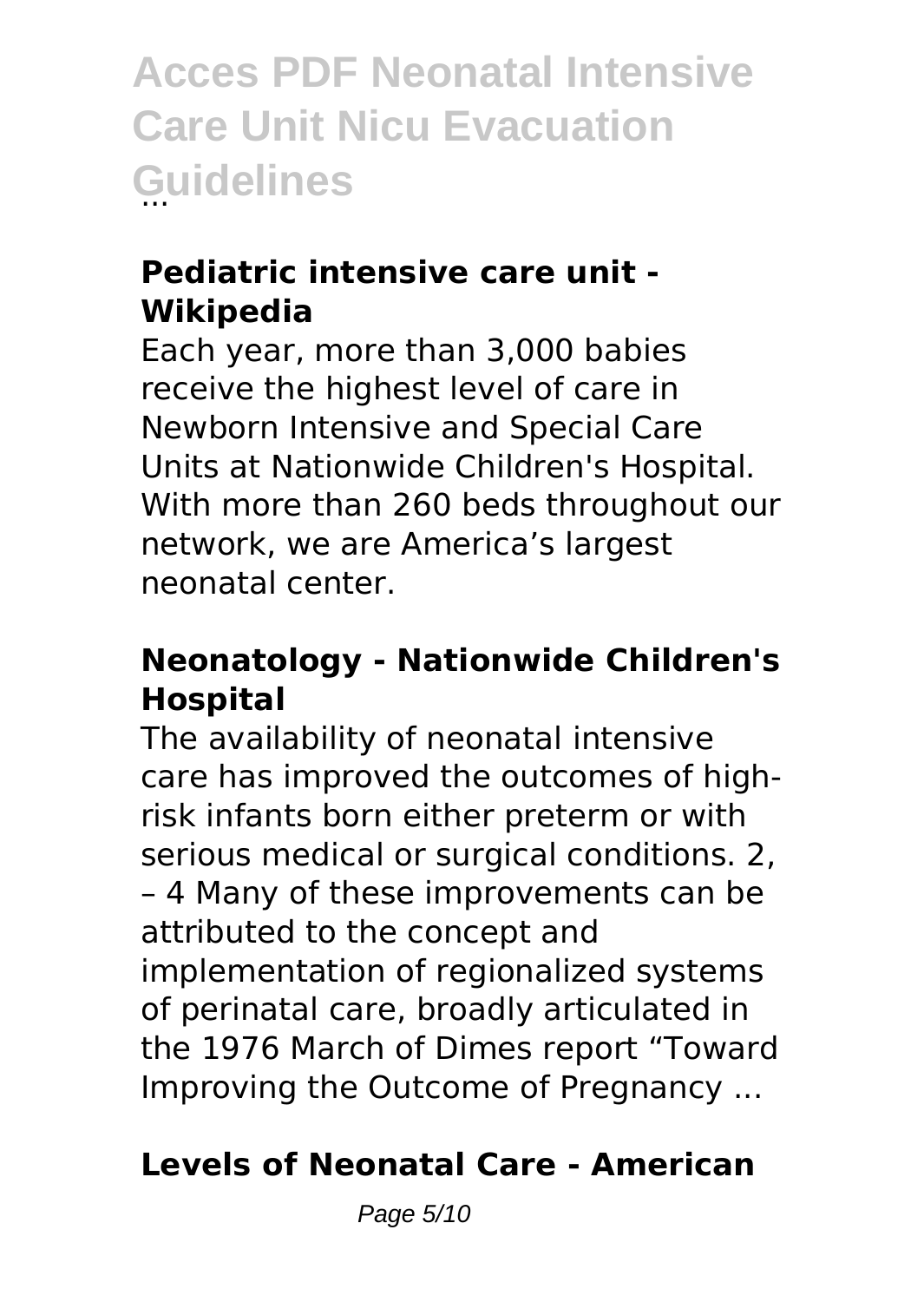# **Guidelines Academy of Pediatrics**

Therefore these factors are found to be the significant primary reasons for which neonatal intensive care is required. Worldwide Neonatal Intensive Care Unit Industry is expected to grow with a ...

#### **Global Neonatal Intensive Care Market (2022 to 2027 ...**

Advances in Neonatal Care takes a unique and dynamic approach to the original research and clinical practice articles it publishes. Addressing the practice challenges faced every day—caring for the 40,000-plus low-birthweight infants in Level II and Level III NICUs each year—the journal promotes evidence-based care and improved outcomes for the tiniest patients and their families.

#### **Advances in Neonatal Care**

Understanding NICU levels. All Neonatal Care Units (NICUs) help babies who need extra care. However, depending on your baby's needs, there are different levels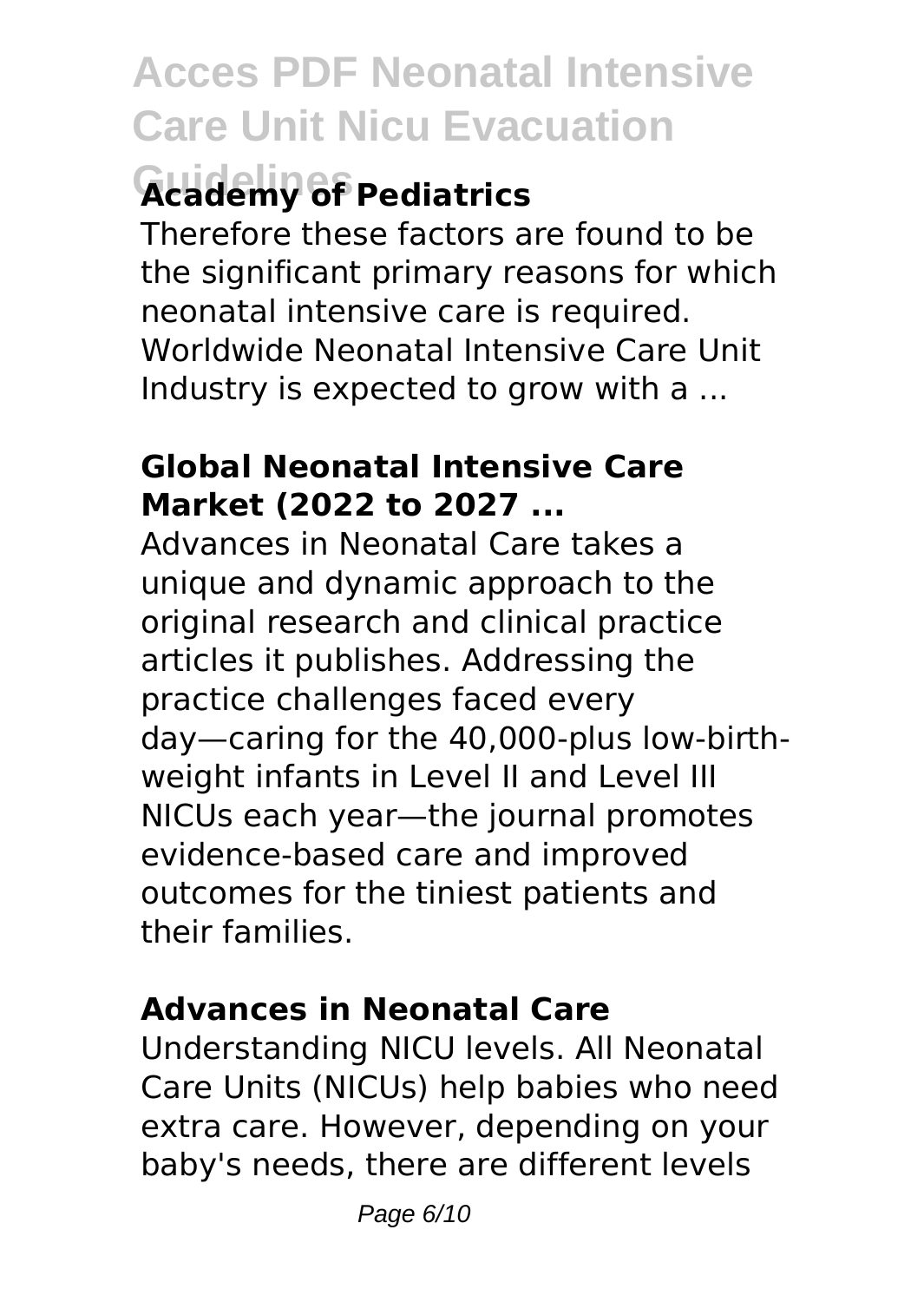**Guide Level I:** Basic newborn care. Level 1 nurseries care for healthy, fullterm babies. They stabilize babies born near term to get them ready to transfer to facilities that provide ...

#### **Understanding NICU Levels | Rocky Mountain Hospital for ...**

What is critical care? Critical care is medical care for people who have lifethreatening injuries and illnesses. It usually takes place in an intensive care unit (ICU). A team of specially-trained health care providers gives you 24-hour care. This includes using machines to constantly monitor your vital signs. It also usually involves giving ...

#### **Critical Care - MedlinePlus**

There are three types of neonatal unit, as described below, and three types of care Some NHS Trusts host more than one neonatal unit. Neonatal care is currently delivered in 161 Neonatal Units across England: • 44 Neonatal Intensive Care Units (18 of which also support a co-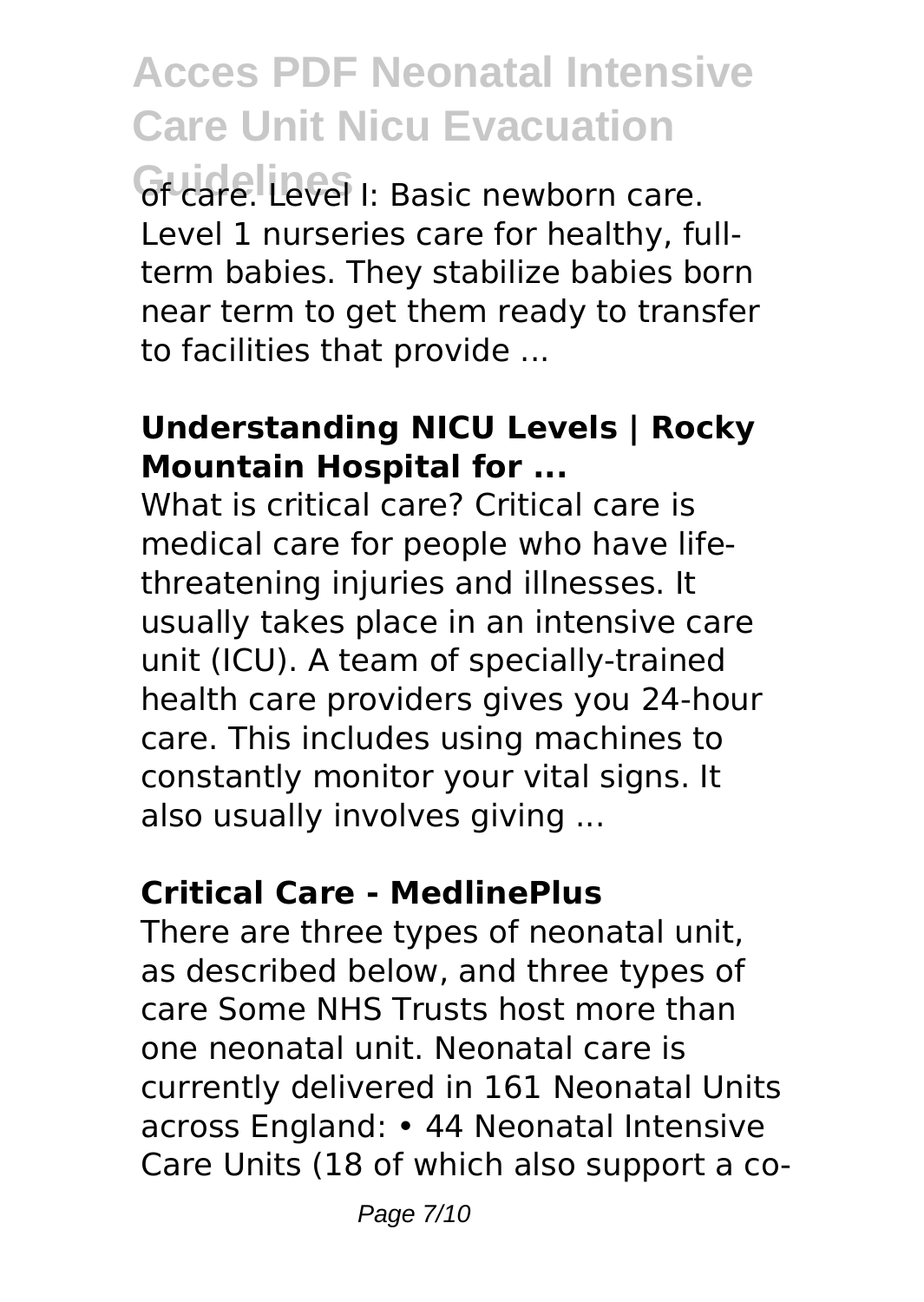**Focated neonatal surgical service).** • 77 Local Neonatal Units.

#### **Implementing the Recommendations of the Neonatal Critical ...**

The Neonatal Intensive Care Unit (NICU) nurse, also known as a neonatal nurse, is responsible for the care and treatment of newborn infants suffering from illness or prematurity, as well as caring for their parents and guardians. A NICU nurse provides round-the-clock care for the basic and medical needs of newborn infants in the NICU.

#### **NICU Nurse Job Description - Betterteam**

Premature and sick babies will now receive the best care possible, thanks to the opening of a state-of-the-art Neonatal Intensive Care Unit (NICU) in Basildon, in Essex. The unit at Basildon Hospital, includes a room, called a rooming-in room, which offers the opportunity for parents to experience ...